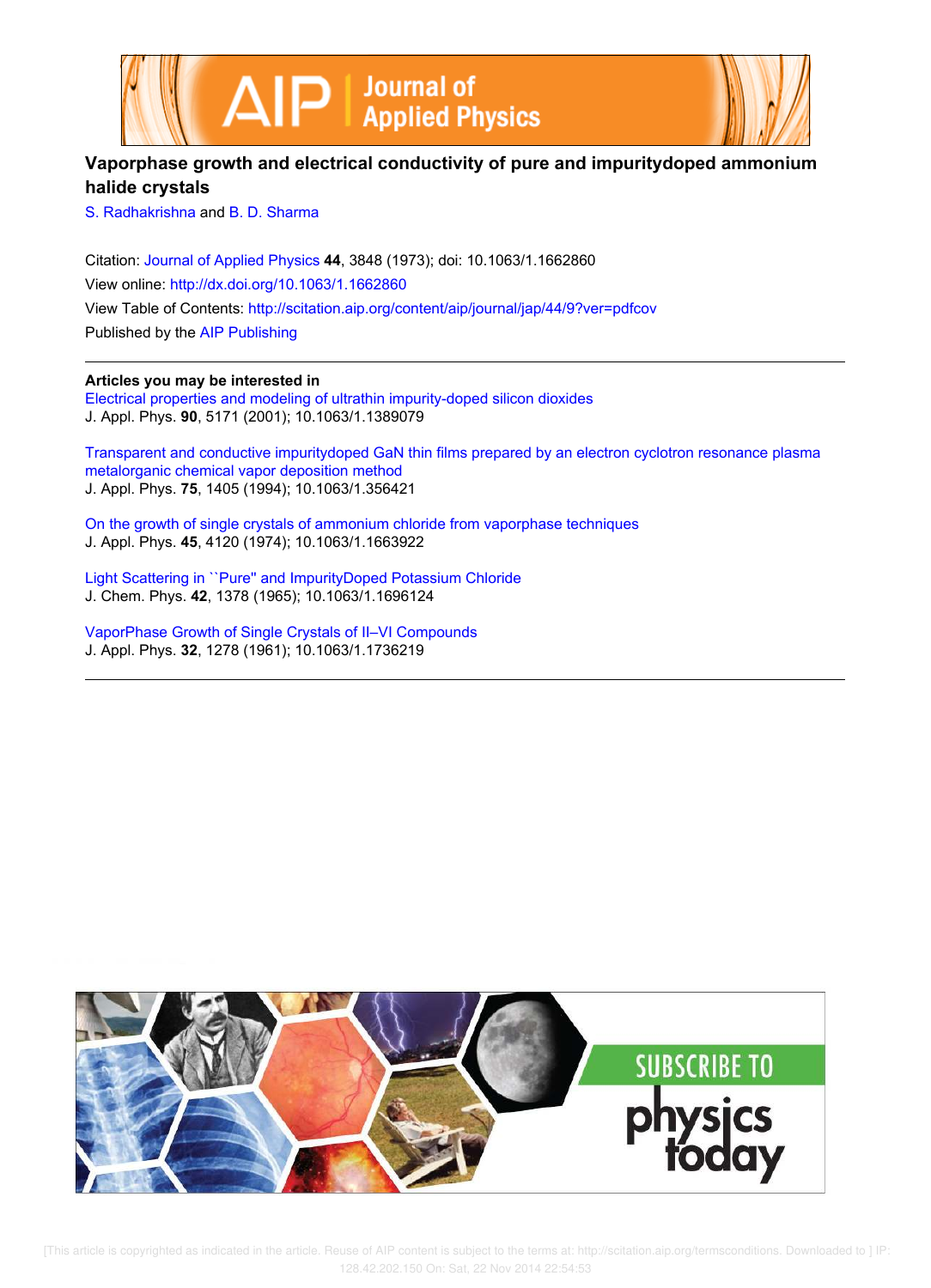# **Vapor-phase growth and electrical conductivity of pure and impurity-doped ammonium halide crystals**

## **S. Radhakrishna and B. D. Sharma**

Department of Physics, Indian Institute of Technology, Madras.600036, India (Received 27 September 1972)

Ideal growth parameters for obtaining large transparent crystals of NH4CI and NH4Br by vapor-phase technique are described. The electrical conductivity of such cystals and crystals grown from solution are reported. In pure  $NH_4Cl$  crystals two regions with slopes 1.26 and 0.8 eV are obtained in the  $\log_{\sigma} T$  vs  $1/T$  plot. In impurity-doped NH<sub>4</sub>Cl crystals a third region with slope 1.04 eV is also observed. In pure NH4Br crystals two regions with slopes 1.06 and 0.66 eV are obtained.

### **INTRODUCTION**

It is well known that single crystals of ammonium halides in cubic shape can be grown by slow evaporation of a solution containing ammonium halide and urea which acts as an aid for crystal growth. Experiments $^{1-3}$ like ir, NMR, x-ray diffraction, and density measurements have shown no presence of urea in crystals grown from solution within the experimental accuracy of these experiments. It has been recently reported that ammonium chloride can be grown by the vapor phase technique. 4 The advantage of this method lies in the fact that since the crystals are grown in vacuum and no additive is present during the crystal growth process, the possible contamination of crystals with impurities and hydroxyl ions is eliminated. In this paper we report ideal growth conditions for growing  $NH<sub>4</sub>Cl$  and  $NH<sub>4</sub>Br$ crystals from the vapor phase and the electrical properties of such crystals. We also report suitable values of different growth parameters like  $\Delta T$ -the temperature difference between the charge and the nucleation site,  $dx/dt$ —the pulling rate of the growth tube through

the furnace, and  $dT/dx$ —the temperature gradient along the growth zone.

#### **CRYSTAL GROWTH**

AR-grade British Drug House powders were used for growth of pure crystals. Pyrex for  $NH<sub>4</sub>Cl$  and quartz for  $NH<sub>4</sub>Br$  were used as growth tube materials. The growth tube was drawn to a bullet shape with a pointed tip at one end and a glass conduction rod was sealed to it. The tube was then filled with the charge (growth material) and another blocking tube was introduced at the other end as shown in Fig.  $1(a)$ . A space was left between the tip and the charge in the growth tube depending on the temperature profile in the furnace used. The diameter of the blocking tube was approximately 1 mm less than the inner diameter of the growth tube so that a small space was left between the two. The whole assembly was connected to a diffusion pump for evacuation and heated for 48 h, at 120°C under vacuum. Under such conditions a vacuum  $\sim 10^{-3}$  Torr was attained and the temperature was raised to a value such that the



FIG. 1. (a) Experimental setup for crystal growth; (b) temperature gradient in the growth zone for NH<sub>4</sub>Cl crystals; (c) temperature gradient in the growth zone for NH4Br crystals. The dotted curve represents the temperature gradient during cooling near the phase transition temperature.

<sup>3848</sup> J. Appl. Phys., Vol. 44, No.9, September 1973 Copyright © 1973 American Institute of Physics 3848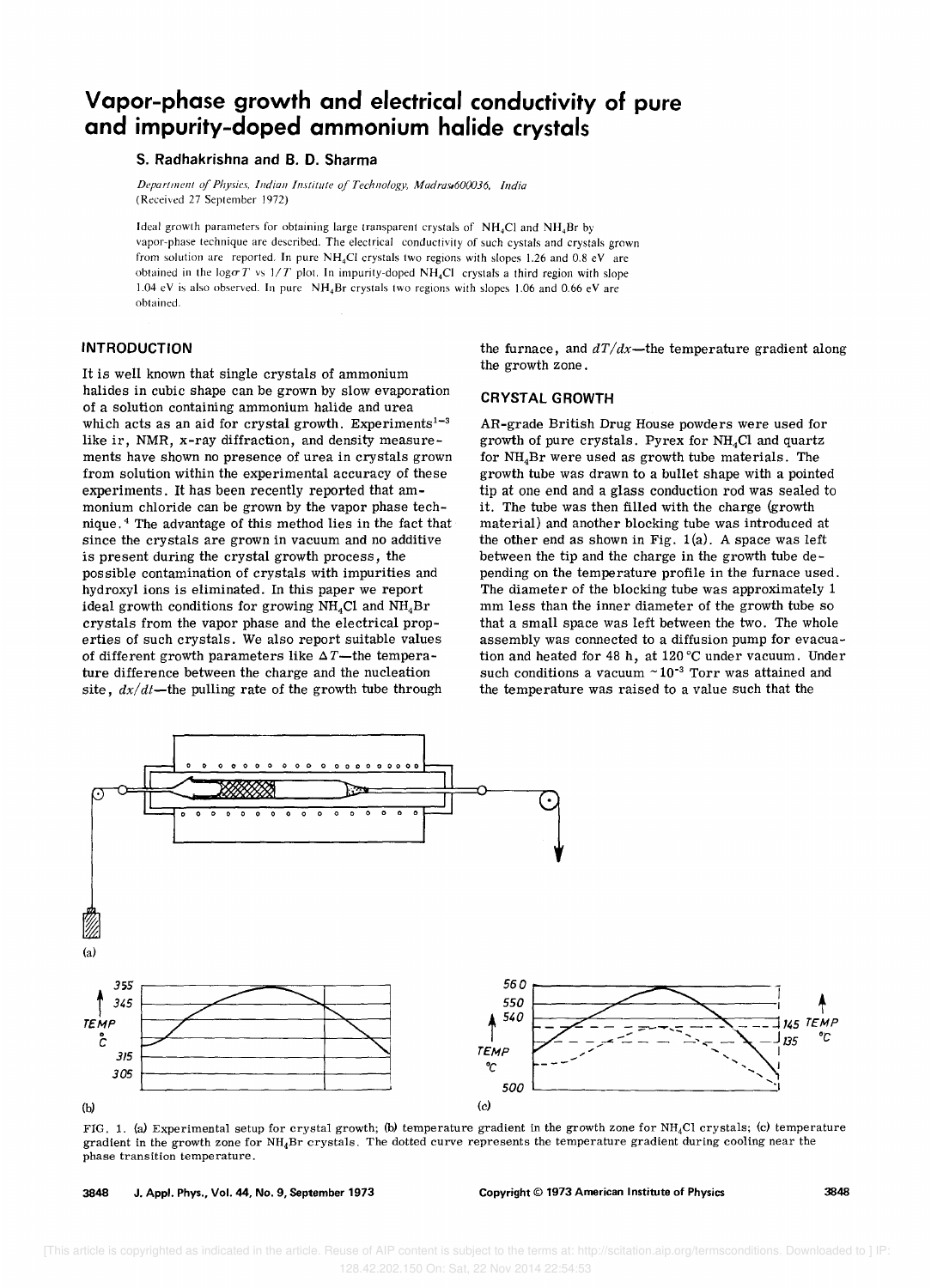

FIG. 2. Absolute electrical conductivity (log  $\sigma T$  vs  $1/T$ ) plots: curve 1 for  $NH_4Cl$  vapor-grown crystals and curve 2 for solution grown NH4CI crystals. Curve 3 is the conductivity plot for  $Ni<sup>2+</sup>$ -doped NH<sub>4</sub>Cl crystals grown from solution.

charge condensed in the space between the growth and blocking tubes and the growth tube was self-sealed. This tube was then passed through the growth furnace. The tip of the tube was kept at the maximum temperature point in the growth zone for nearly 2 h so that any nucleation which could have deposited there by chance was removed. It was necessary, since the initial growth starts at the tip only and the presence of any microcrystallites would make the growth polycrystalline. The tip was then moved to the growth temperature point and the pulling was started. The nucleation starts at the tip which grows into a large single crystal as the tube moves slowly through the furnace. For pulling purposes two different arrangements, namely, the water-float method and the mechanical gear system, were used. The water-float system is both simple and does not produce any unwanted vibrations, but attaining a constant desired speed is a little difficult. To make the growth tube move only along the axis of the furnace two cover lids with holes in the center were put on the two sides of the muffle as shown in Fig.  $1(a)$ . For a smooth and continuous running of the growth tube through the furnace a small weight was added on the other side of the growth tube. This prevents sudden jumps which may be caused by the tension in the pulling wire. After the growth the crystals were slowly cooled to room temperature and the tube was broken to take out the crystals. The crystals were cylindrical in shape and the dimensions of the NH<sub>4</sub>Cl crystals obtained were  $0.8-1$ cm diameter and 2-3 cm length, while those of the  $NH<sub>4</sub>Br$  were  $0.4-0.5$  cm diameter and  $1-2$  cm length.

Fig. 1 (b) shows the temperature gradient profile along the growth zone for  $NH<sub>4</sub>Cl$  crystal growth. Best results were obtained with a nominal  $\Delta T \sim 8-10$  °C.  $\Delta T$  represents the difference between the temperature of the charge and the temperature at the tip of the growth tube at the time of nucleation. Various pulling rates were used but speeds between 1.2 and 1.5 cm a day were found to be most suitable. Higher pulling rates generally resulted in polycrystalline growth. For NH4Br crystals the value of  $\Delta T$  was found to be ~15 °C. The pulling rates were again  $1.2-1.5$  cm a day. NH<sub>4</sub>Br has a phase transition at 138.5 °C and the crystal breaks up into small fragments when cooled. To overcome this a modification was introduced. After the crystal growth, the temperature was reduced a little. The growth tube was pulled back to the starting point. The temperature was slowly lowered till the temperature profile was as shown in the dotted curve of Fig.  $1(c)$ . The tube was again pulled at the same rate. It was found that the crystals were not damaged during the phase transformation. Efforts to grow crystals still bigger in diameter did not succeed.

#### **ELECTRICAL CONDUCTIVITY**

The two opposite faces of the crystals were coated with Aquadag in addition to the platinum foils used to ensure good electrical contact with the measuring electrodes.



FIG. 3. Conductivity plot (log  $\sigma T$  vs  $1/T$ ) for NH<sub>4</sub>Br crystals. Curve 1 is for solution-grown  $NH<sub>4</sub>Br$  crystals. Curves 2 and 3 are for vapor-grown crystals below and above the phase transformation at l40°C, respectively.